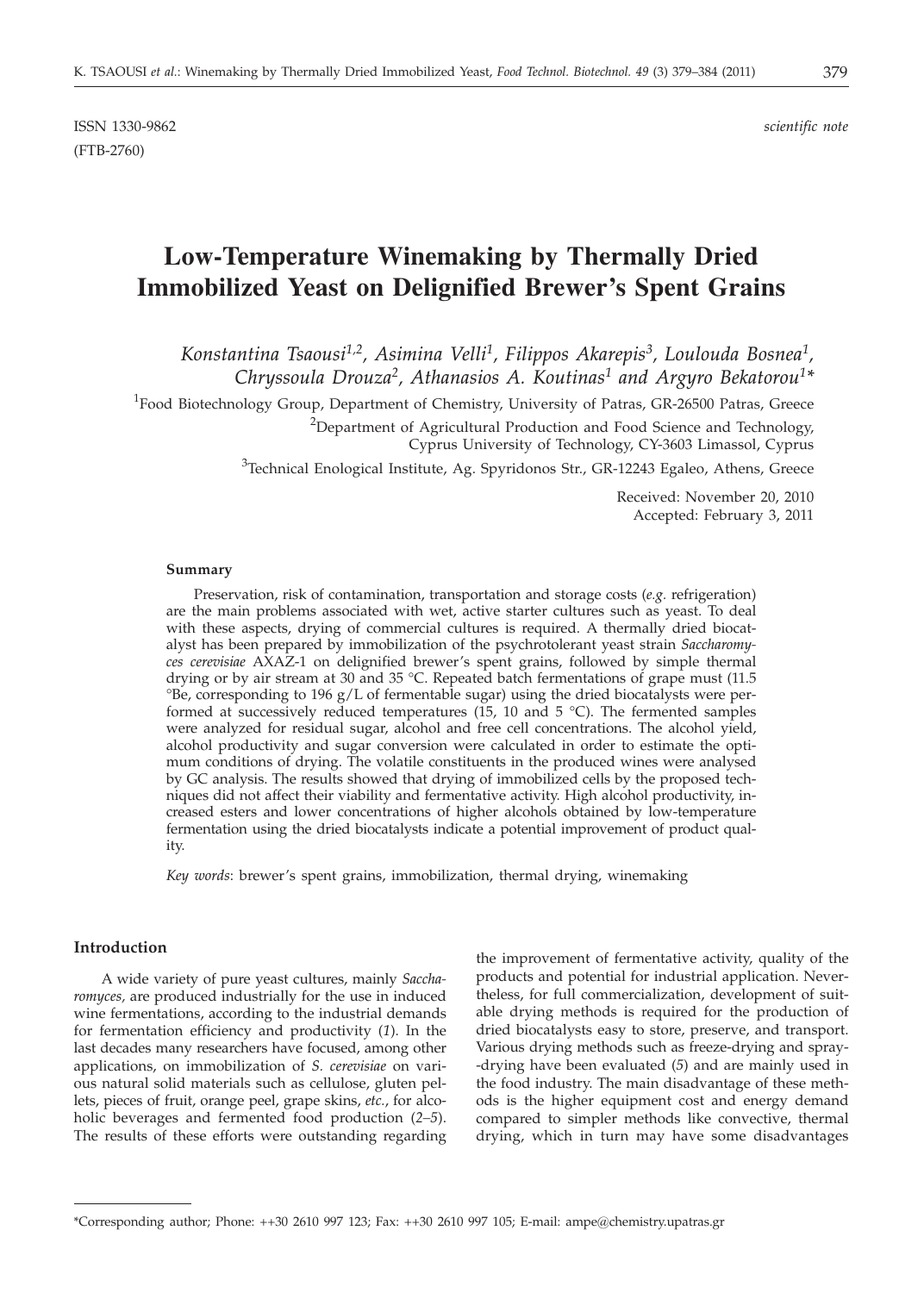such as reduced cell viability and undesired rheological properties of the dried cultures.

A yeast cell suspension (*S. cerevisiae*) spread in thin layers was dried successfully by a simple thermal drying method at low temperatures and the dried cells showed higher glucose fermentation activity compared to the freeze-dried ones (*6*). Storage of the dried culture for over a month did not lead to loss of fermentative ability and the thermally dried cells could effectively ferment glucose at low temperatures. The chemical composition of volatiles produced during glucose fermentation was similar to that obtained using freeze-dried and fresh yeast cultures. In the present study, the effect of low-temperature thermal drying of yeast immobilized on brewer's spent grains (BSG) and the use of the dried biocatalyst for winemaking are investigated. Thermal drying was performed at low temperatures (30 and 35 °C) in an oven with or without air stream supply. The fermentative activity of the biocatalyst, the alcohol productivity, alcohol yield, and major volatile compounds produced during winemaking were evaluated.

## **Materials and Methods**

#### *Yeast strain, immobilization support and media*

The yeast used was the alcohol-resistant and psychrotolerant strain *S. cerevisiae* AXAZ-1 isolated from an agricultural area in Greece. It was grown in a medium containing (in  $g/L$ ): (NH<sub>4</sub>)<sub>2</sub>SO<sub>4</sub> (Merck, Darmstadt, Germany) 1,  $KH_2PO_4$  (Fluka, Buchs, Switzerland) 1,  $MgSO_4·7H_2O$ (Merck) 5, yeast extract (Fluka) 4, and glucose monohydrate (Fluka) 40, and harvested by centrifugation at 5000 rpm for 10 min. Brewer's spent grains (BSG) were obtained from the Athenian Brewery S.A. (Patras, Greece). They contained 26.2 g of dry matter per 100 g of sample and crude protein 24.0, ash 4.7, and fat 6.8 (in  $g/100 g$  of dry matter, respectively), and had pH=5.0. Grape must was provided by the Achaia Clauss winery (Patras, Greece), and was diluted to an initial density of 11.5 °Be, corresponding to 196 g/L of fermentable sugar, without the addition of extra nutrients. All media were sterilized by autoclaving at 130 °C and at 150–200 Pa for 15–20 min.

#### *Immobilization of yeast*

BSG were pretreated with a solution of 10  $g/L$  of NaOH for the removal of lignin (*7*) and then the delignified brewer's spent grains (DBSG) were sterilized by autoclaving at 120 °C for 10 min. A mass of 170 g of DBSG was mixed with 16 g of *S. cerevisiae* AXAZ-1 in 800-mL glucose synthetic medium (120 g/L) and left to ferment for 6–8 h for the immobilization of the yeast. The supernatant liquid was decanted and the biocatalyst was washed twice with 200 mL of fresh glucose medium.

## *Drying of the biocatalyst in thin layers*

Drying was performed by thermal drying (*i*) in an oven (WTCbinder, Tuttlingen, Germany), and (*ii*) in an oven equipped with air circulation (J.P. Selecta, Barcelona, Spain), at 30 and 35 °C. A mass of 170 g of the biocatalyst was spread in thin layer  $(-5 \text{ mm})$  on glass plates. The drying process was carried out up to constant mass.

## *Winemaking*

Repeated batch fermentations of 400 mL of grape must were performed at 15, 10 and  $5^{\degree}C$  using the dried immobilized biocatalyst. Fermentation kinetics was monitored by measuring the density at various time intervals. At the end of each fermentation batch, the liquid was collected and analysed for the determination of produced ethanol, residual sugars and volatile by-products. The data were analysed using the one-way analysis of variance (ANOVA). The biocatalyst was washed twice with fresh glucose medium and used for a subsequent batch fermentation.

## *Determination of ethanol and residual sugar*

Ethanol was determined by gas chromatography (GC) on a Shimadzu GC-8A gas liquid chromatograph system (Kyoto, Japan), with Porapak S column (130 °C, 10 °C/min), flame ionization detector (FID) (220 °C), nitrogen as carrier gas (40 mL/min), and injector temperature 210 °C. A volume of 2  $\mu$ L of each sample was injected directly into the column and the concentration of ethanol was determined using standard curves. Internal standard was 1-butanol solution of 0.5 % (by volume). Residual sugars were determined by HPLC on a Shimadzu LC-9A HPLC system, with Shim-pack SCR-101N column (60 °C), RID-6A refractive index detector, triple distilled water as mobile phase (0.8 mL/min), and 1-butanol as internal standard. Volumes of 0.5 mL of the sample and 2.5 mL of 1 % (by volume) solution of 1-butanol were diluted to 50 mL, and then 40  $\mu$ L of the final solution were injected into the column after filtration through 0.2-um microfilters.

## *Determination of volatiles*

Major volatiles were determined by GC on a Shimadzu GC-8A gas-liquid chromatograph with a stainless steel column packed with Escarto-5905 (5 % squalene, 90 % Carbowax 300, and 5 % bis(2-ethylhexyl) sebacate), nitrogen as carrier gas (20 mL/min), injection port and FID detector temperature 210 °C, and column temperature 70 °C. The internal standard was 1-butanol (0.5 % by volume). Samples of  $4 \mu L$  were injected directly into the column, and the concentrations of the above compounds were calculated using standard curves.

#### *Scanning electron microscopy*

Examination of the dried immobilized biocatalysts was carried out by electron scanning microscopy using a Jeol model JSM-6300 SEM (JEOL Ltd., Tokyo, Japan), and coating with gold in a Balzers SCD 004 sputter coater (OC Oerlikon Balzers AG, Balzers, Liechtenstein) for 3 min to increase electron conductivity.

#### **Results and Discussion**

A biocatalyst was prepared by immobilization of the psychrotolerant yeast strain *S. cerevisiae* AXAZ-1 on delignified brewer's spent grains, and dried by simple thermal drying techniques at 30–35 °C. BSG have high nutritive value, mainly protein and fibre, and they are suitable as carriers for yeast immobilization to promote its fer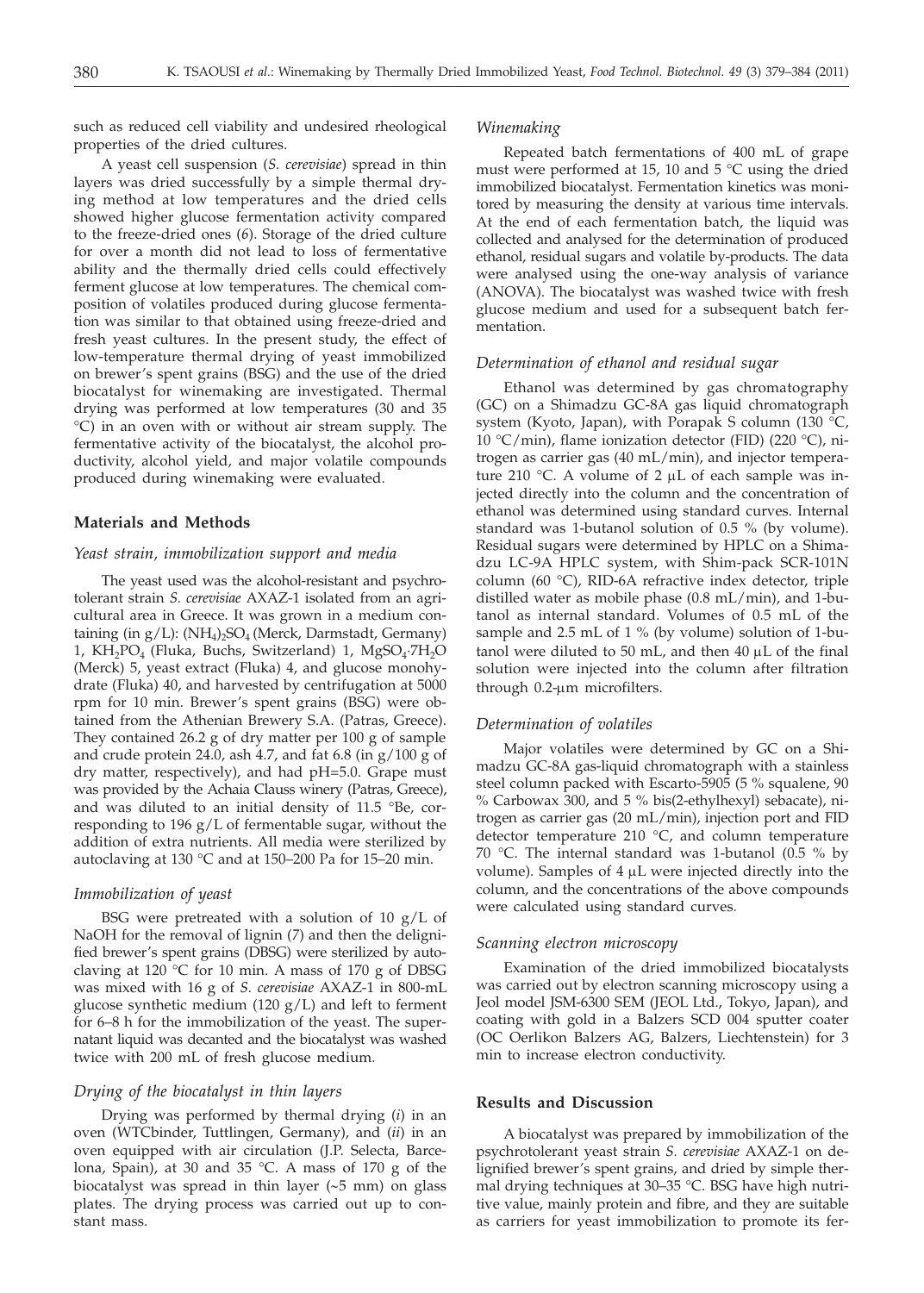mentation activity (*8,9*). Furthermore, thermal drying methods at low temperatures are simple, low-cost and mild drying techniques that do not affect viability and fermentation activity of the yeast (*6*). In order to study the effect of thermal drying on the fermentation activity of the dried immobilized biocatalyst and on wine quality, repeated fermentations of grape must were carried out at low temperatures of 15, 10 and 5 °C. Kinetics of the first fermentation batch at 15  $^{\circ}$ C is presented in Fig. 1. It can be observed that a few more hours were needed for the start-up of fermentation when the biocatalyst was dried at 35 °C using both drying techniques, but there were no differences in the average fermentation time (p<0.05) among the tested biocatalysts. Statistically significant differences between fermentation times (p<0.05) seem to appear between the biocatalysts dried in an oven or by air stream at 35 °C during fermentations at 15 or 10 °C. Immobilization of yeast cells was observed by electron microscope (Fig. 2). The immobilized cells seemed to remain adherent and intact on the supporting material even after drying, while no differences were observed between *S. cerevisiae* cells dried at 30 or 35 °C. The cells sustained their shape and the integrity of the cell walls, indicating potential protective effect of the carrier (DBSG).



**Fig. 1.** Kinetics of the first fermentation batch of grape must at 15 °C by *S. cerevisiae* immobilized on DBSG and thermally dried in an oven at 30 or 35 °C, or by air stream at 30 or 35 °C



**Fig. 2.** Scanning electron microscopy of *S. cerevisiae* immobilized on DBSG, thermally dried: a) in an oven at 35 °C, and b) by air stream at 30 °C

## *Winemaking using the thermally dried biocatalysts*

To estimate the viability and maintenance of fermentation ability of *S. cerevisiae* cells after both thermal drying processes (oven drying or drying by air stream at 30 and 35 °C), the dried biocatalysts were used for repeated fermentation batches of grape must at low temperatures (15, 10 and 5 °C). Fermentation kinetic parameters of the biocatalysts dried in an oven at 30 or 35 °C are presented in Tables 1 and 2, respectively. The biocatalyst dried at 35 °C required more time to complete the fer-

Table 1. Kinetic parameters of the repeated fermentations of grape must at 15, 10 and 5 °C by the oven-dried biocatalyst at 30 °C

| Temperature | Batch          | Fermentation<br>time | $\gamma$ residual<br>sugars) | $\varphi$ (ethanol) | Ethanol yield | Ethanol<br>productivity | Conversion |
|-------------|----------------|----------------------|------------------------------|---------------------|---------------|-------------------------|------------|
| $^{\circ}C$ |                | h                    | g/L                          | $\%$                | g/g           | $g/(L \cdot day)$       | $\%$       |
| 15          | $\mathbf{1}$   | 138                  | 4.12                         | 11.41               | 0.46          | 15.67                   | 97.94      |
| 15          | $\overline{2}$ | 95                   | 6.65                         | 11.32               | 0.46          | 22.59                   | 96.67      |
| 15          | 3              | 75                   | 10.44                        | 10.82               | 0.45          | 27.34                   | 94.78      |
| 15          | $\overline{4}$ | 71                   | 7.90                         | 11.34               | 0.47          | 30.28                   | 96.05      |
| 15          | 5              | 68                   | 12.40                        | 10.82               | 0.46          | 30.17                   | 93.80      |
| 10          | 6              | 131                  | 12.92                        | 10.96               | 0.46          | 15.86                   | 93.54      |
| 10          | 7              | 152                  | 14.50                        | 10.84               | 0.46          | 13.52                   | 92.75      |
| 10          | 8              | 143                  | 17.73                        | 10.03               | 0.44          | 13.30                   | 91.13      |
| 10          | 9              | 139                  | 11.93                        | 10.79               | 0.45          | 14.71                   | 94.03      |
| 10          | 10             | 141                  | 14.70                        | 10.29               | 0.44          | 13.84                   | 92.65      |
| 5           | 11             | 462                  | 11.65                        | 10.25               | 0.43          | 4.21                    | 94.17      |
| 5           | 12             | 576                  | 17.64                        | 10.37               | 0.45          | 3.41                    | 91.18      |
| 5           | 13             | 720                  | 16.24                        | 10.20               | 0.44          | 2.69                    | 91.88      |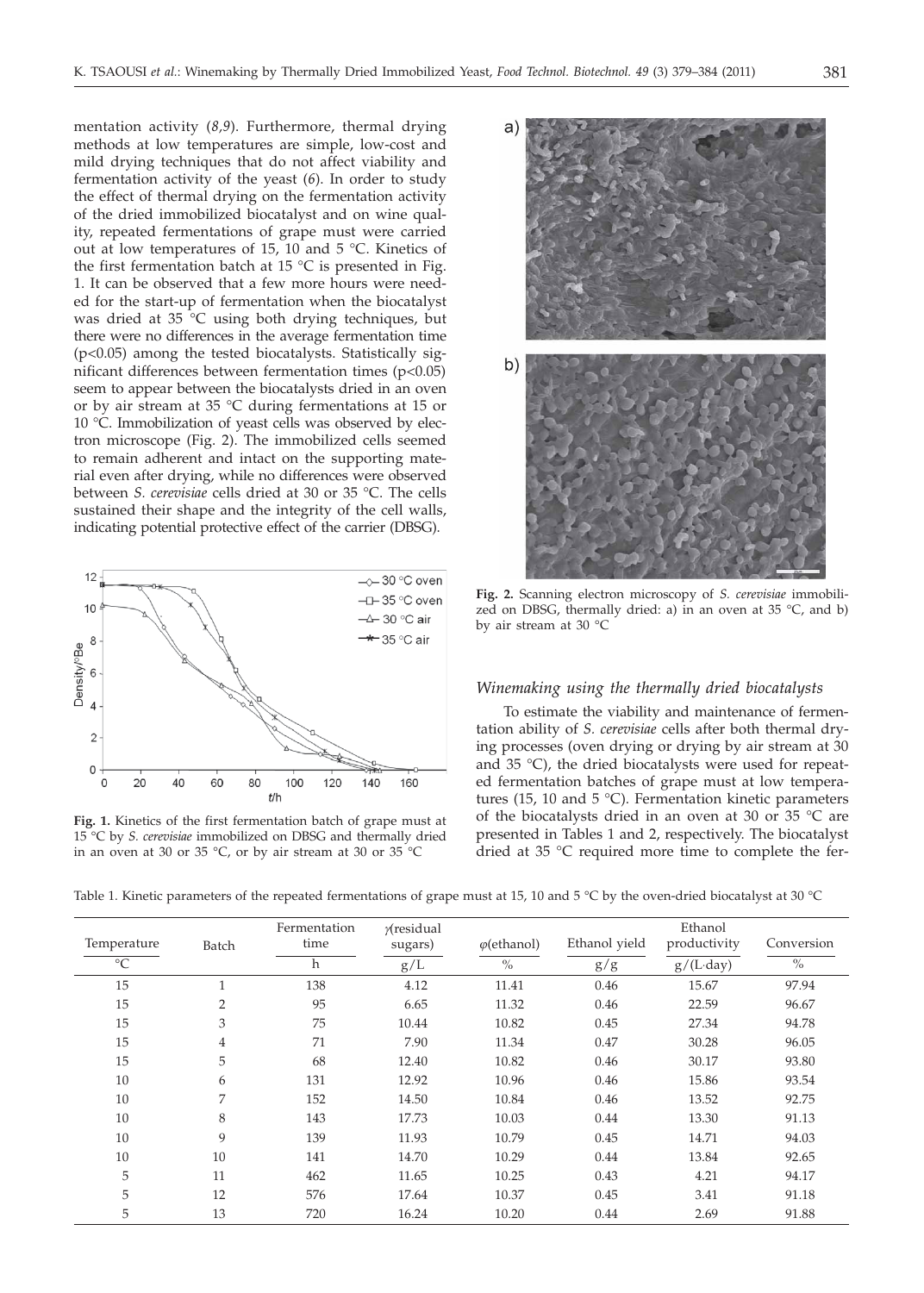| Temperature     | Batch          | Fermentation<br>time | $\nu$ residual<br>sugars) | $\varphi$ (ethanol) | Ethanol<br>yield | Ethanol<br>productivity | Conversion    |
|-----------------|----------------|----------------------|---------------------------|---------------------|------------------|-------------------------|---------------|
| $\rm ^{\circ}C$ |                | h                    | g/L                       | $\%$                | g/g              | $g/(L \cdot day)$       | $\frac{0}{0}$ |
| 15              | $\mathbf{1}$   | 164                  | 6.80                      | 11.44               | 0.47             | 13.22                   | 96.60         |
| 15              | $\overline{2}$ | 127                  | 12.29                     | 10.34               | 0.44             | 15.44                   | 93.85         |
| 15              | 3              | 122                  | 8.06                      | 11.48               | 0.47             | 17.84                   | 95.97         |
| 15              | $\overline{4}$ | 119                  | 12.69                     | 11.00               | 0.46             | 17.52                   | 93.65         |
| 15              | 5              | 117                  | 13.90                     | 10.54               | 0.45             | 17.08                   | 93.05         |
| 10              | 6              | 192                  | 14.76                     | 10.98               | 0.47             | 10.85                   | 92.62         |
| 10              | 7              | 196                  | 16.14                     | 10.99               | 0.47             | 10.63                   | 91.93         |
| 10              | 8              | 282                  | 14.91                     | 11.51               | 0.49             | 7.74                    | 92.54         |
| 10              | 9              | 332                  | 14.48                     | 11.30               | 0.48             | 6.45                    | 92.76         |
| 10              | 10             | 381                  | 11.34                     | 11.11               | 0.47             | 5.53                    | 94.33         |
| 5               | 11             | 720                  | 12.72                     | 10.89               | 0.46             | 2.87                    | 93.64         |
| 5               | 12             | 749                  | 13.65                     | 10.90               | 0.46             | 2.76                    | 93.18         |
| 5               | 13             | 801                  | 14.32                     | 11.10               | 0.47             | 2.63                    | 92.84         |

Table 2. Kinetic parameters of repeated fermentations of grape must at 15, 10 and 5 °C by the oven-dried biocatalyst at 35 °C

mentation. Furthermore, a decrease of fermentation temperature led to an increase of the difference in fermentation time of the biocatalysts dried at 30 or 35 °C, although both were able to ferment the must efficiently. Fermentations at 15 °C were completed in 3–6 days. Even at  $5 \, \degree$ C, which is extremely low temperature for winemaking, fermentations were completed in 25–30 days. Differences between the tested biocatalysts were also observed in alcohol productivity (due to variations of yield and fermentation time). Therefore, taking into account the lower energy demand, lower fermentation time and higher alcohol productivity, drying at 30 °C seems to be more advantageous.

Kinetics of fermentation carried out with biocatalysts dried by air stream at 30 or 35 °C is shown in Tables 3 and 4, respectively. In this case, the different drying temperatures did not seem to affect the fermentation time and alcohol productivity ( $p<0.05$ ). This is probably due to the fact that by using air stream, the drying

time is shorter, hence the exposure of yeast cells under these conditions is shorter and cell viability is not affected. Therefore, comparing the drying methods, drying by air stream is more advantageous because the drying time is shorter and the fermentation efficiency of the biocatalyst is not affected. These results are in agreement with previous observations regarding an extensive study of drying times, moisture levels and effect of these drying methods on yeast fermentation activity (*9*).

## *Formation of volatiles during winemaking using the thermally dried biocatalysts*

Analysis of the major volatile compounds in wines made using the thermally dried biocatalysts was performed. Fig. 3 presents the concentrations of the major volatiles in wines produced by biocatalysts dried in an oven or by air stream at 30 °C. Significant variation of the total amount of volatiles in wine was not observed, although a small reduction was recorded at lower tem-

| Temperature     | Batch          | Fermentation<br>time | $\gamma$ residual<br>sugars) | $\varphi$ (ethanol) | Ethanol<br>yield | Ethanol<br>productivity | Conversion    |
|-----------------|----------------|----------------------|------------------------------|---------------------|------------------|-------------------------|---------------|
| $\rm ^{\circ}C$ |                | h                    | g/L                          | $\frac{0}{0}$       | g/g              | $g/(L \cdot day)$       | $\frac{0}{0}$ |
| 15              | $\mathbf{1}$   | 145                  | 4.08                         | 11.23               | 0.45             | 14.68                   | 97.96         |
| 15              | $\overline{2}$ | 76                   | 2.16                         | 11.46               | 0.46             | 28.59                   | 98.92         |
| 15              | 3              | 71                   | 9.80                         | 11.23               | 0.47             | 29.99                   | 95.10         |
| 15              | $\overline{4}$ | 71                   | 13.30                        | 10.84               | 0.46             | 28.95                   | 93.35         |
| 15              | 5              | 74                   | 10.46                        | 11.02               | 0.46             | 28.24                   | 94.77         |
| 10              | 6              | 117                  | 12.95                        | 10.80               | 0.46             | 17.50                   | 93.52         |
| 10              | 7              | 142                  | 12.41                        | 10.83               | 0.46             | 14.46                   | 93.79         |
| 10              | 8              | 168                  | 12.50                        | 10.90               | 0.46             | 12.31                   | 93.75         |
| 10              | 9              | 187                  | 9.62                         | 11.40               | 0.47             | 11.56                   | 95.19         |
| 10              | 10             | 197                  | 17.89                        | 10.39               | 0.45             | 10.00                   | 91.06         |
| 5               | 11             | 681                  | 17.04                        | 10.58               | 0.46             | 2.95                    | 91.48         |
| 5               | 12             | 699                  | 11.36                        | 10.98               | 0.46             | 2.98                    | 94.32         |
| 5               | 13             | 716                  | 16.98                        | 10.43               | 0.45             | 2.76                    | 91.51         |

Table 3. Kinetic parameters of repeated fermentations of grape must at 15, 10 and 5 °C by the air stream-dried biocatalyst at 30 °C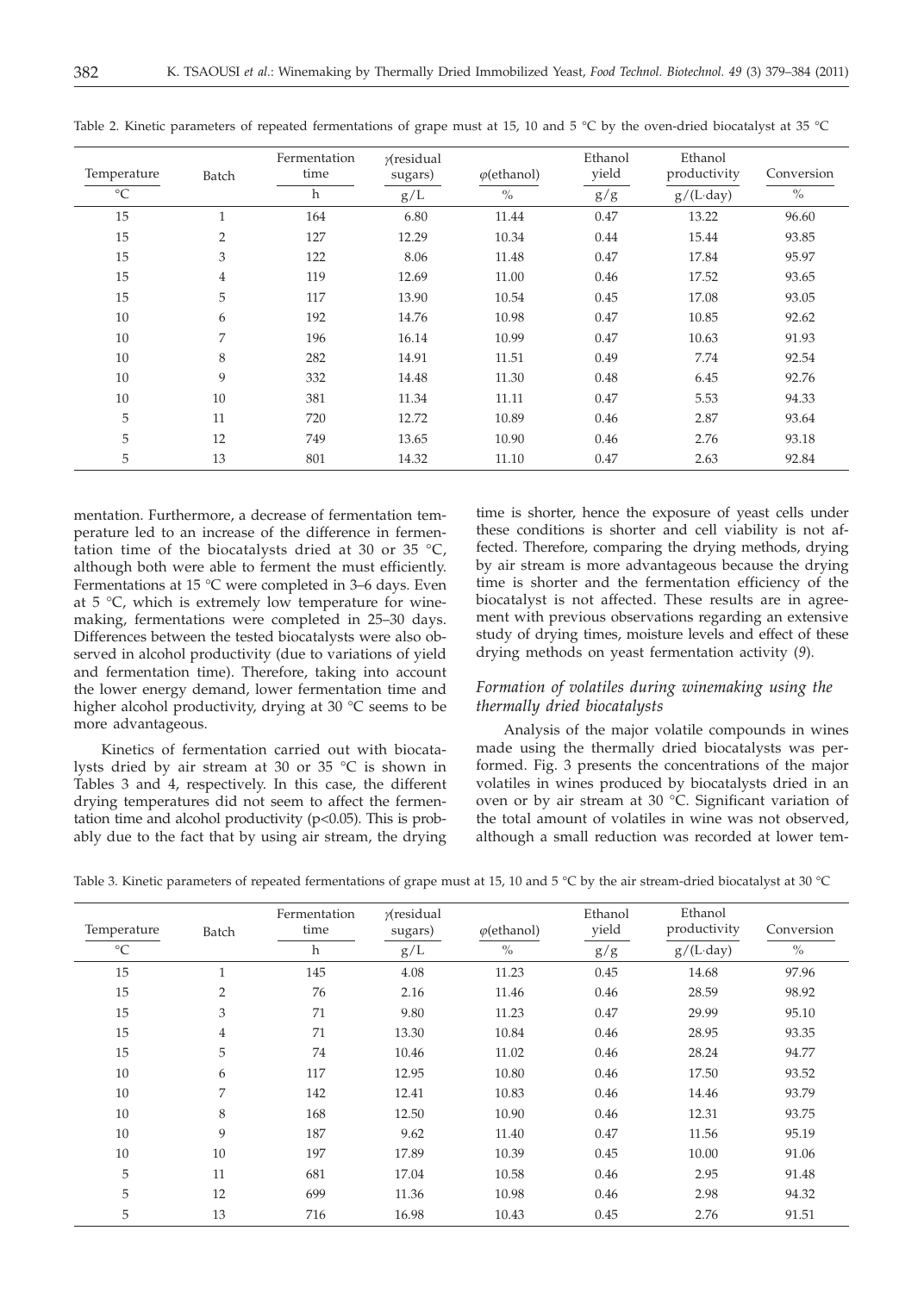| Temperature     | Batch          | Fermentation<br>time | $\gamma$ residual<br>sugars) | $\varphi$ (ethanol) | Ethanol<br>yield | Ethanol<br>productivity | Conversion |
|-----------------|----------------|----------------------|------------------------------|---------------------|------------------|-------------------------|------------|
| $\rm ^{\circ}C$ |                | h                    | g/L                          | $\%$                | g/g              | $g/(L \cdot day)$       | $\%$       |
| 15              | и              | 142                  | 4.97                         | 11.47               | 0.47             | 15.32                   | 97.51      |
| 15              | $\overline{2}$ | 72                   | 4.63                         | 11.47               | 0.46             | 30.21                   | 97.69      |
| 15              | 3              | 75                   | 0.86                         | 10.78               | 0.43             | 27.26                   | 99.57      |
| 15              | $\overline{4}$ | 70                   | 1.91                         | 10.97               | 0.44             | 29.72                   | 99.05      |
| 15              | 5              | 66                   | 0.80                         | 11.03               | 0.44             | 31.69                   | 99.60      |
| 10              | 6              | 116                  | 10.08                        | 9.69                | 0.40             | 15.83                   | 94.96      |
| 10              | 7              | 141                  | 14.95                        | 10.23               | 0.44             | 13.75                   | 92.53      |
| 10              | 8              | 181                  | 16.75                        | 10.03               | 0.43             | 10.51                   | 91.62      |
| 10              | 9              | 184                  | 17.36                        | 10.21               | 0.44             | 10.52                   | 91.32      |
| 10              | 10             | 182                  | 15.82                        | 10.35               | 0.44             | 10.78                   | 92.09      |
| 5               | 11             | 480                  | 15.84                        | 11.23               | 0.48             | 4.44                    | 92.08      |
| 5               | 12             | 648                  | 15.90                        | 10.70               | 0.46             | 3.13                    | 92.05      |
| 5               | 13             | 696                  | 12.57                        | 11.27               | 0.48             | 3.07                    | 93.71      |



**Fig. 3.** Concentrations of major volatiles in wine produced by biocatalysts dried: a) in an oven, and b) by air stream, at 30 °C

peratures. Also, as shown in previous studies regarding low fermentation temperatures using immobilized cells (*5*), the concentrations of higher alcohols were reduced and ethyl acetate concentrations were slightly increased. Furthermore, the concentrations of acetaldehyde were low, which is known to contribute to fruity aromas in wines. Ethyl acetate also contributes to pleasant aroma at con-

centrations below or up to threshold values. On the other hand, 1-propanol and amyl alcohols cause unpleasant aromas and bitter flavours of ripe fruit and alcohol (*10*). Therefore, the use of the immobilized biocatalysts dried with the described methods can potentially affect and improve the quality of wine.

## **Conclusions**

The development of low-cost, simple and mild drying techniques is essential for commercialization of biocatalysts such as the ones proposed in the present study. DBSG is a suitable material for yeast immobilization and might protect yeast cells during drying and promote its fermentation activity. It has been shown that biocatalysts produced by immobilization of *S. cerevisiae* AXAZ-1 on BSG and DBSG can improve the quality of the product, especially at low fermentation temperatures (*11–13*). Drying ensures increased shelf-life, easier handling and transportation, lower mass, and protection from spoilage, so that the dried biocatalysts can be produced commercially and be available for various applications. In this study it was demonstrated that thermal drying of immobilized cells in an oven or by air stream did not affect their viability and fermentative activity. High alcohol productivity, increased esters and lower concentrations of higher alcohols obtained by low-temperature fermentation using the dried biocatalysts were the main results obtained, indicating a potential improvement of wine quality. The dried biocatalysts were efficient regarding fermentation ability and the drying methods used are simple and require low cost for equipment and energy demand.

#### *Acknowledgements*

This paper is part of research project no. 03ED922, implemented within the framework of the 'Reinforcement Programme of Human Research Manpower' (PENED) and co-financed by National and Community Funds (20 % by the Greek Ministry of Development, General Secretariat of Research and Technology and 80 % by the E.U. European Social Fund).

Table 4. Kinetic parameters of repeated fermentations of grape must at 15, 10 and 5 °C by the air stream-dried biocatalyst at 35 °C